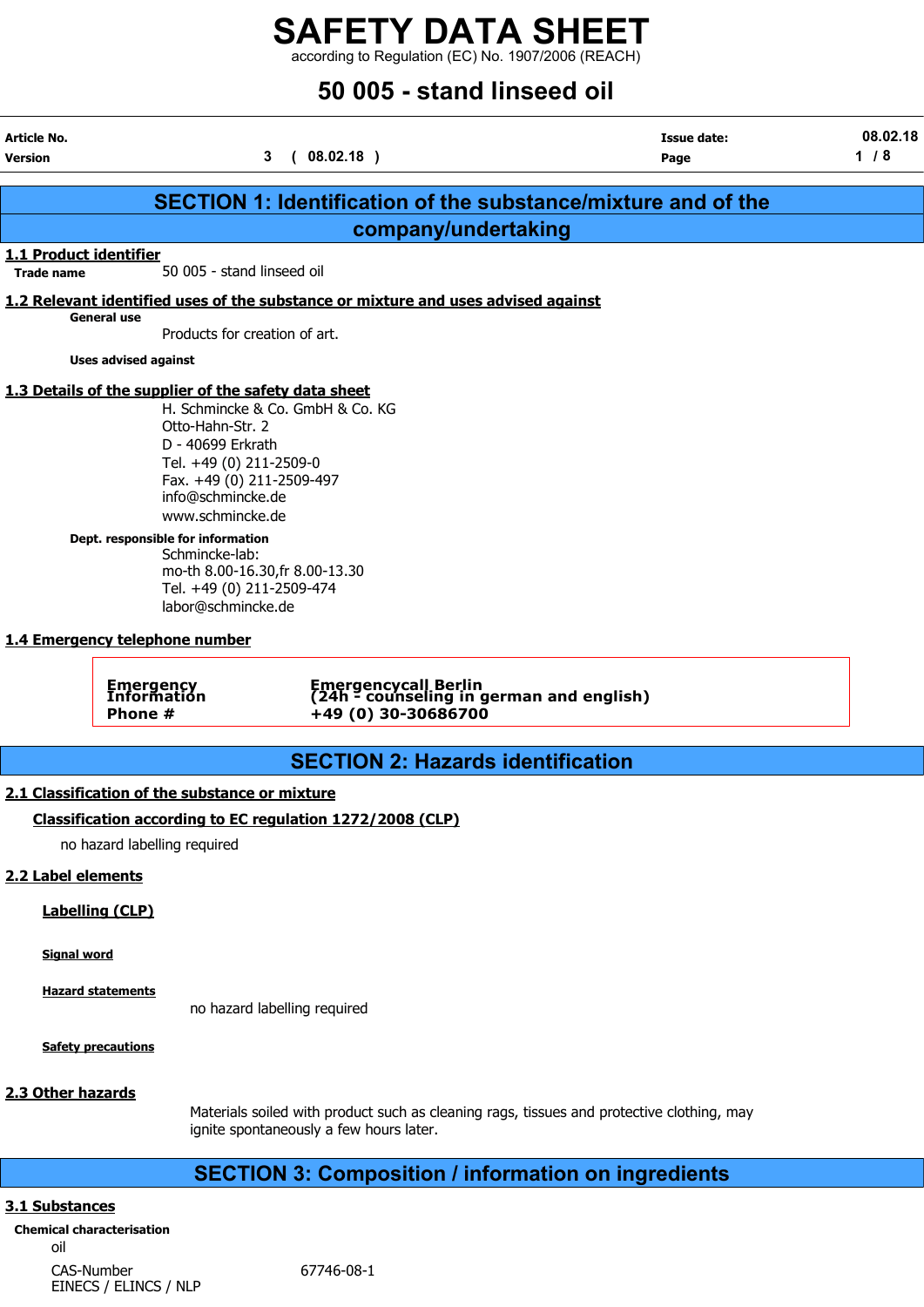according to Regulation (EC) No. 1907/2006 (REACH)

# 50 005 - stand linseed oil

| <b>Article No.</b> |          | Issue date: | 08.02.18 |
|--------------------|----------|-------------|----------|
| <b>Version</b>     | 08.02.18 | Page        |          |
|                    |          |             |          |

EU index number Customs tariff number RTECS-no. Hazchem-Code CI-Number

REACH registration No. 01-2119978296-21-XXXX

#### 3.2 Mixtures

Additional information

## SECTION 4: First aid measures

#### 4.1 Description of first aid measures

#### General information

Immediately remove all contaminated clothing.

#### In case of inhalation

Move victim to fresh air. Seek medical aid in case of troubles.

#### In case of skin contact

Thoroughly wash skin with soap and water. Seek medical attention if irritation persists.

#### After eye contact

In case of contact with eyes, rinse immediately with plenty of flowing water for 10 to 15 minutes holding eyelids apart. Seek medical attention if irritation persists.

#### After swallowing

Rinse mouth immediately and drink plenty of water. Do NOT induce vomiting. Seek medical treatment in case of troubles.

#### 4.2 Most important symptoms and effects, both acute and delayed

No data available

## 4.3 Indication of any immediate medical attention and special treatment needed

Treat symptomatically.

## SECTION 5: Firefighting measures

## 5.1 Extinguishing media

#### Suitable extinguishing media

Product is non-combustible. Extinguishing materials should therefore be selected according to surroundings.

## Extinguishing media which must not be used for safety reasons

Full water jet

## 5.2 Special hazards arising from the substance or mixture

In case of fire may be liberated: Acrolein, Carbon monoxide and carbon dioxide

## 5.3 Advice for firefighters

## Special protective equipment for firefighters

Additional information

## SECTION 6: Accidental release measures

## 6.1 Personal precautions, protective equipment and emergency procedures

Wear suitable protective clothing. Avoid contact with skin, eyes, and clothing.

## 6.2 environmental precautions

Discharge into the environment must be avoided.

## 6.3 Methods and material for containment and cleaning up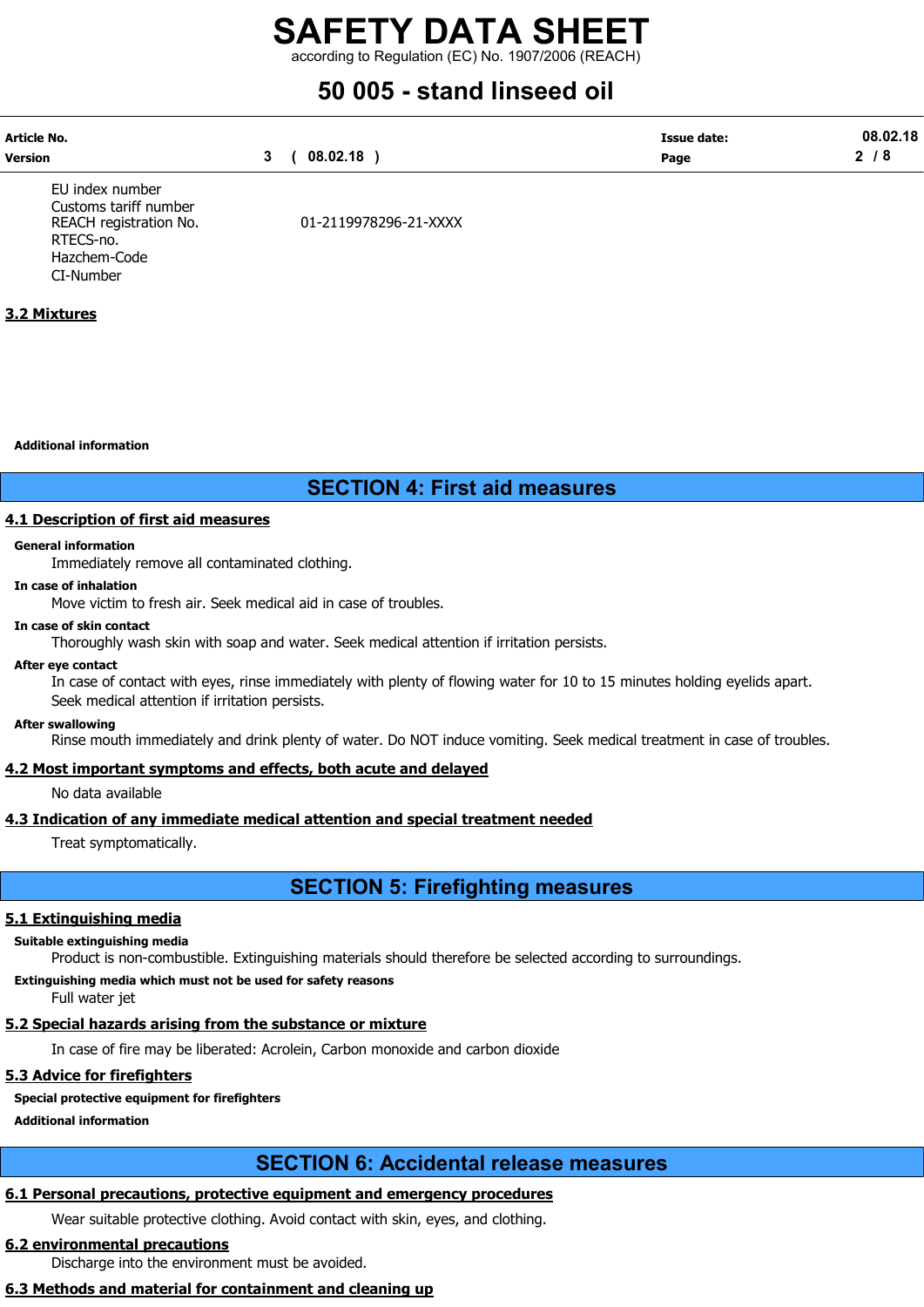according to Regulation (EC) No. 1907/2006 (REACH)

## 50 005 - stand linseed oil

| Article No. |             | <b>Issue date:</b> | 08.02.18 |
|-------------|-------------|--------------------|----------|
| Version     | 3(08.02.18) | Page               | 3/8      |

#### Methods for cleaning up

Collect mechanically using liquid-binding material (sand, diatomaceous earth, universal binding agents). Dispose of waste in accordance with local, state, and federal regulations. Do not pick up with the help of saw-dust or other combustible substances.

#### Additional information

#### 6.4 Reference to other sections

Safe handling: see section 7 Disposal: see section 13

## SECTION 7: Handling and storage

#### 7.1 Precautions for safe handling

#### Advices on safe handling

Handle in accordance with good industrial hygiene and safety practice. Provide adequate ventilation.

#### Precautions against fire and explosion

Spontaneous ignition possible through autoxidation of cloths soaked in the product.

#### 7.2 Conditions for safe storage, including any incompatibilities

#### Requirements for storerooms and containers

Store in a well-ventilated place. Keep container tightly closed.

Protect from light and heat. Store securely closed container at room temperature (18 - 31 °C).

Hints on joint storage Storage class Further details

#### 7.3 Specific end use(s)

No special measures necessary if stored and handled as prescribed.

## SECTION 8: Exposure controls/personal protection

#### 8.1 Control parameters

#### 8.2 Exposure controls

#### Occupational exposure controls

#### Respiratory protection

With correct and proper use, and under normal conditions, breathing protection is not required.

#### Hand protection

Qualified materials: Nitrile rubber

Observe glove manufacturer's instructions concerning penetrability and breakthrough time.

#### Eye protection

Goggles

#### Body protection

Protect skin by using skin protective cream. Wear suitable protective clothing.

General protection and hygiene measures<br>Wash hands before breaks and after work. Wash contaminated clothing prior to re-use.

## SECTION 9: Physical and chemical properties

#### 9.1 information on basic physical and chemical properties

|                               | .              |     | .   |
|-------------------------------|----------------|-----|-----|
| Form                          | liguid         |     |     |
| Colour                        | amber          |     |     |
| Odour                         | characteristic |     |     |
|                               |                | min | max |
| Initial boiling point and     |                |     |     |
| boiling range                 |                |     |     |
| Melting point/freezing point  |                |     |     |
| Flash point/flash point range |                | >   |     |
|                               |                |     |     |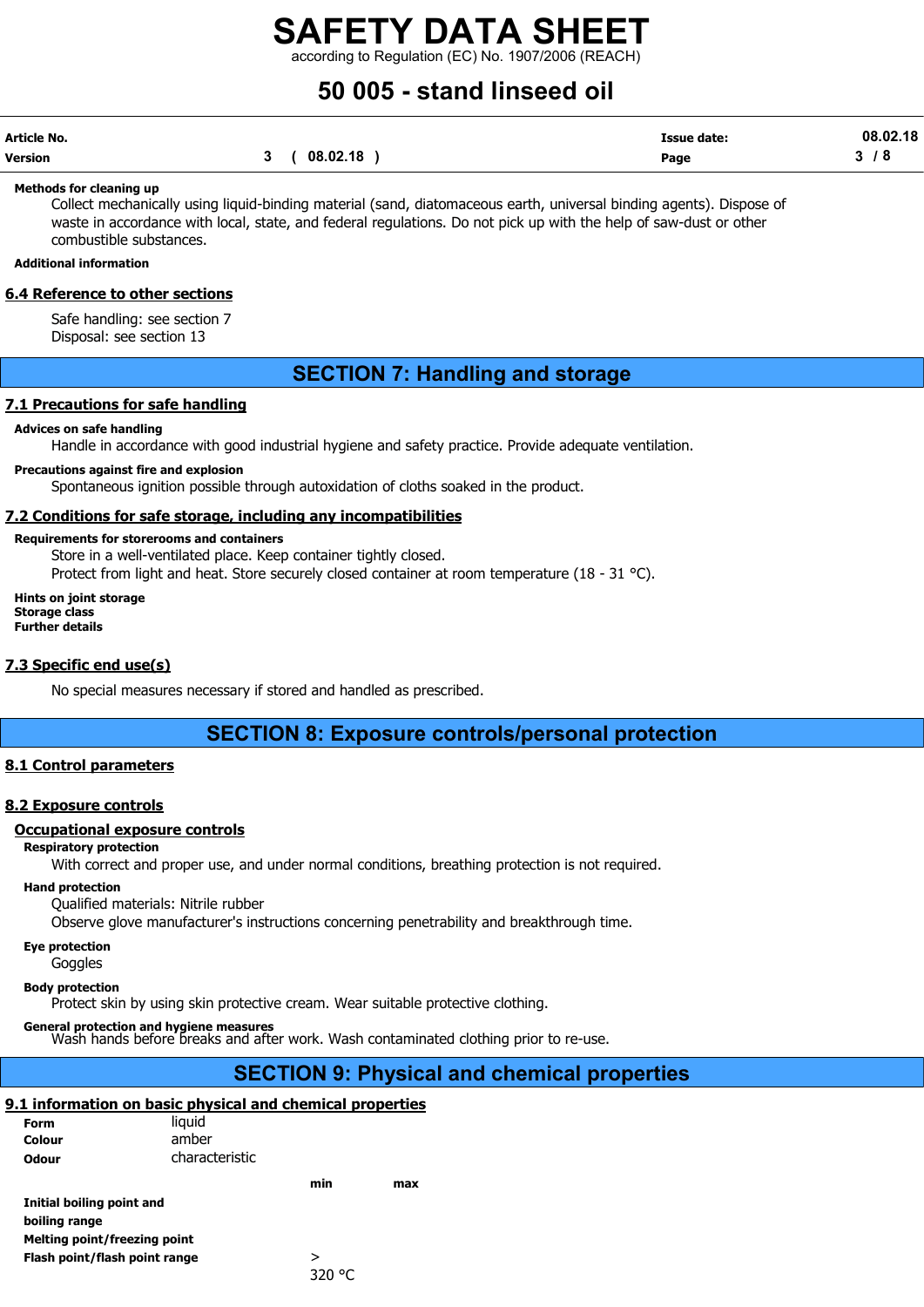according to Regulation (EC) No. 1907/2006 (REACH)

## 50 005 - stand linseed oil

| Article No.<br>Version                                               | 3 <sup>1</sup> | 08.02.18)              | <b>Issue date:</b><br>Page | 08.02.18<br>4/8 |
|----------------------------------------------------------------------|----------------|------------------------|----------------------------|-----------------|
| <b>Flammability</b>                                                  |                |                        |                            |                 |
| <b>Ignition temperature</b>                                          |                |                        |                            |                 |
| <b>Auto-ignition temperature</b>                                     |                |                        |                            |                 |
| <b>Explosion limits</b>                                              |                |                        |                            |                 |
| <b>Refraction index</b>                                              |                |                        |                            |                 |
| Partition coefficient: n-octanol/water<br><b>Danger of explosion</b> |                |                        |                            |                 |
| Vapour pressure                                                      |                |                        |                            |                 |
| <b>Density</b>                                                       |                | 0,96<br>$\sim$<br>kg/l |                            |                 |
| <b>PH</b> value                                                      |                |                        |                            |                 |
| <b>Viscosity dynamic of</b>                                          |                | 20 °C<br>2000          |                            |                 |
| Viscosity dynamic up to                                              |                | 4000 mPas 20 °C        |                            |                 |

Viscosity kinematic of Viscosity kinematic up to

#### 9.2 Other information

## SECTION 10: Stability and reactivity

#### 10.1 Reactivity

Materials soiled with product such as cleaning rags, tissues and protective clothing, may ignite spontaneously a few hours later.

#### 10.2 Chemical stability

#### 10.3 Possibility of hazardous reactions

10.4 Conditions to avoid

Take action to prevent static discharges.

#### 10.5 Incompatible materials

strong oxidizing agents

#### 10.6 Hazardous decomposition products

In case of fire may be liberated: Carbon monoxide and carbon dioxide

## SECTION 11: Toxicological information

#### 11.1 Information on toxicological effects

Acute toxicity

LD50 oral( Rat): > 5000 mg/kg

In case of inhalation

No data available

## After swallowing

No data available

In case of skin contact No data available After eye contact

No data available

## Practical experience

## General remarks

Toxicological tests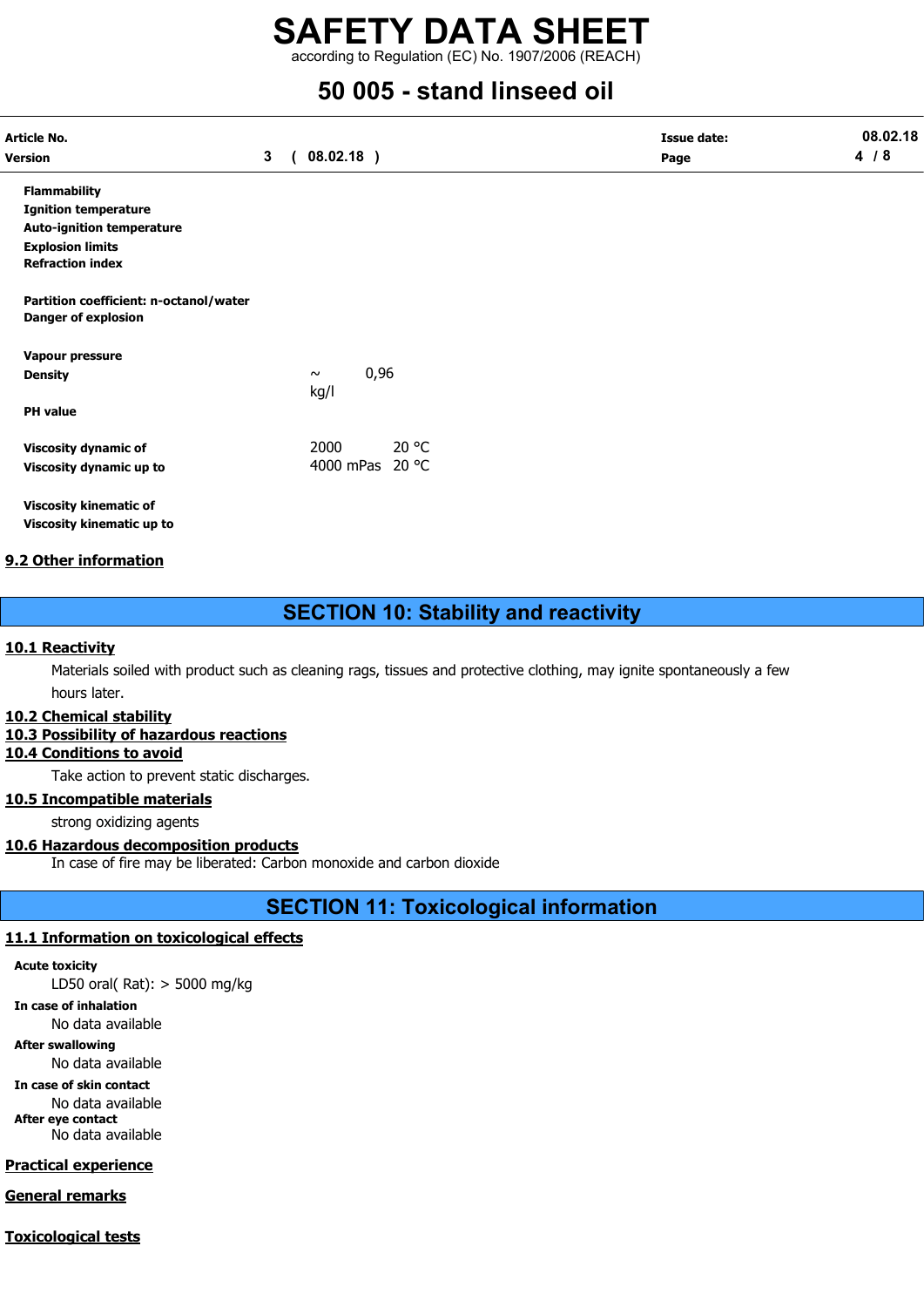according to Regulation (EC) No. 1907/2006 (REACH)

## 50 005 - stand linseed oil

| Article No.                                                                    |                |            |                                           | <b>Issue date:</b> | 08.02.18 |
|--------------------------------------------------------------------------------|----------------|------------|-------------------------------------------|--------------------|----------|
| Version                                                                        | 3 <sup>1</sup> | (08.02.18) |                                           | Page               | 5/8      |
|                                                                                |                |            | <b>SECTION 12: Ecological information</b> |                    |          |
| 12.1 Toxicity                                                                  |                |            |                                           |                    |          |
| <b>Aquatic toxicity</b><br>1<br><b>Water Hazard Class</b>                      |                |            |                                           |                    |          |
| <b>WGK catalog number</b><br><b>General information</b>                        | 768            |            |                                           |                    |          |
| 12.2 Persistence and degradability                                             |                |            |                                           |                    |          |
| <b>Further details</b><br>Oxygen demand                                        |                |            |                                           |                    |          |
| 12.3 Bioaccumulative potential                                                 |                |            |                                           |                    |          |
| <b>Bioconcentration factor (BCF)</b><br>Partition coefficient: n-octanol/water |                |            |                                           |                    |          |
| 12.4 Mobility in soil<br>No data available                                     |                |            |                                           |                    |          |
| 12.5 Results of PBT and vPvB assessment                                        |                |            |                                           |                    |          |
| No data available                                                              |                |            |                                           |                    |          |
| 12.6 Other adverse effects                                                     |                |            |                                           |                    |          |
| <b>General information</b>                                                     |                |            |                                           |                    |          |
| <b>Ecotoxicological effects</b>                                                |                |            |                                           |                    |          |
|                                                                                |                |            |                                           |                    |          |
|                                                                                |                |            |                                           |                    |          |

SECTION 13: Disposal considerations

#### 13.1 Waste treatment methods

#### **Product**

Waste key number 08 01 12 waste paint and varnish other than those mentioned in 08 01 11 Recommendation

#### Contaminated packaging

Waste key number Recommendation Non-contaminated packages may be recycled.

#### Additional information

SECTION 14: Transport information

#### 14.1 UN number

#### 14.2 UN proper shipping name

ADR, ADN No dangerous good in sense of these transport regulations. IMDG, IATA

### 14.3 Transport hazard class(es)

ADR, ADN IMDG IATA

#### 14.4 Packing group

#### 14.5 Environmental hazards

Marine Pollutant - IMDG Marine Pollutant - ADN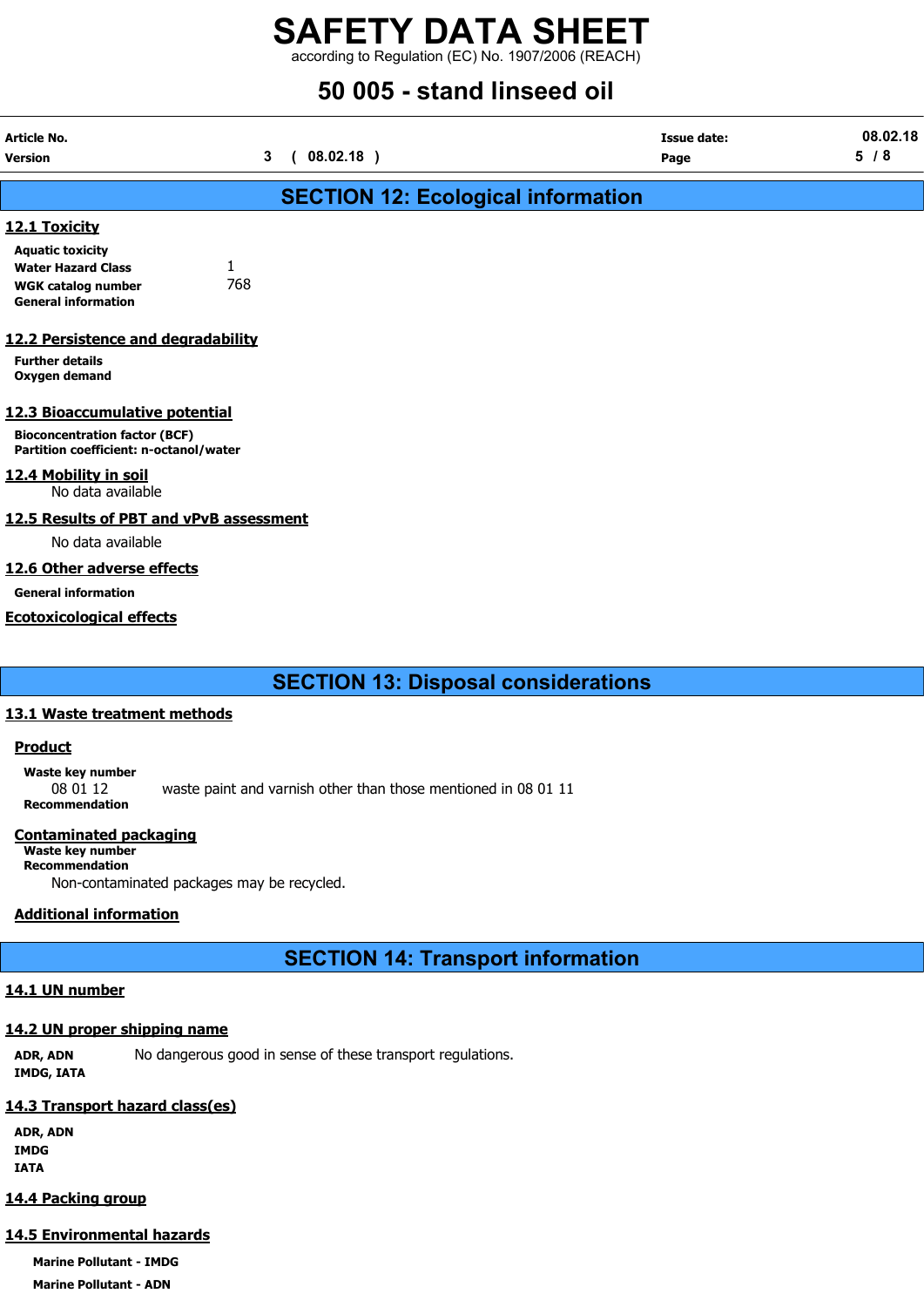according to Regulation (EC) No. 1907/2006 (REACH)

## 50 005 - stand linseed oil

| Article No. |             | <b>Issue date:</b> | 08.02.18 |
|-------------|-------------|--------------------|----------|
| Version     | 3(08.02.18) | Page               | 6/8      |

#### 14.6 Special precautions for user

#### Land transport

Code: ADR/RID Kemmler-number Hazard label ADR Limited quantities Contaminated packaging: Instructions Contaminated packaging: Special provisions Special provisions for packing together Portable tanks: Instructions Portable tanks: Special provisions Tank coding Tunnel restriction Remarks EQ Special provisions

#### Inland waterway craft

Hazard label Limited quantities Transport permitted Equipment necessary Ventilation Remarks EQ Special provisions

#### Sea transport

EmS Special provisions Limited quantities Contaminated packaging: Instructions Contaminated packaging: Special provisions IBC: Instructions IBC: Provisions Tank instructions IMO Tank instructions UN Tank instructions Special provisions Stowage and segregation Properties and observations Remarks EQ

#### Air transport

Hazard Passenger Passenger LQ Cargo ERG Remarks EQ Special Provisioning

#### 14.7 Transport in bulk according to Annex II of MARPOL 73/78 and the IBC Code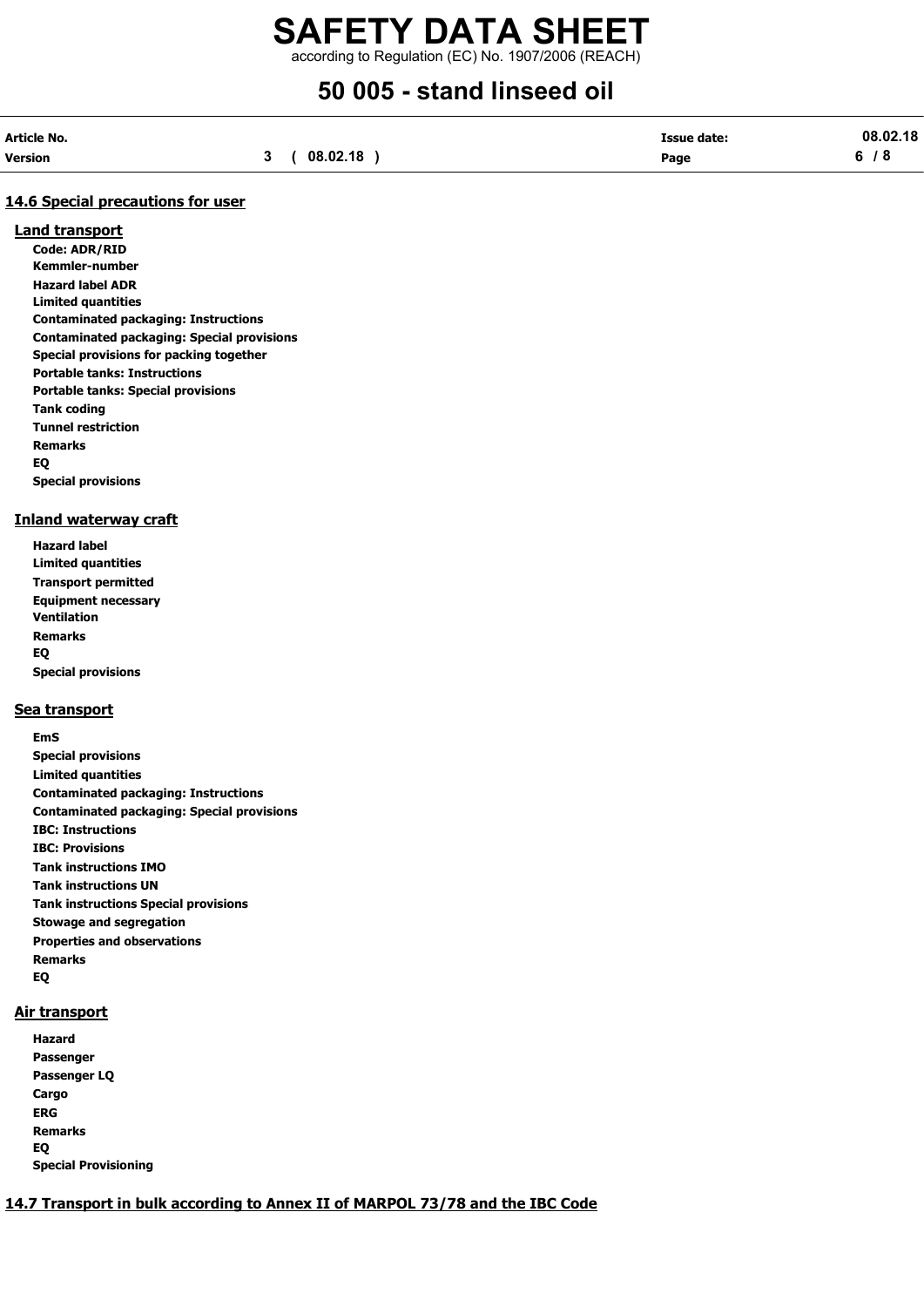according to Regulation (EC) No. 1907/2006 (REACH)

## 50 005 - stand linseed oil

| Article No. |             | <b>Issue date:</b> | 08.02.18 |
|-------------|-------------|--------------------|----------|
| Version     | 3(08.02.18) | Page               | 7 / 8    |

No data available

## SECTION 15: Regulatory information

#### 15.1 Safety, health and environmental regulations/legislation specific for the substance or mixture

#### National regulations

#### **Europe**

Contents of VOC [%] Contents of VOC [g/L] Further regulations, limitations and legal requirements

#### **Germany**

Storage class Water Hazard Class  $1$ WGK catalog number 768 Incident regulation Information on working limitations Further regulations, limitations and legal requirements

#### **Denmark**

Further regulations, limitations and legal requirements

#### Hungary

Further regulations, limitations and legal requirements

#### Great Britain

Further regulations, limitations and legal requirements

#### **Switzerland**

Contents of VOC [%]

0 %

Further regulations, limitations and legal requirements

#### **USA**

Further regulations, limitations and legal requirements Federal Regulations State Regulations

#### Japan

Further regulations, limitations and legal requirements

#### <u>Canada</u>

Further regulations, limitations and legal requirements

#### 15.2 Chemical Safety Assessment

## SECTION 16: Other information

#### Further information

#### Hazard statements (CLP)

#### Further information

This information is abased on our current state of knowledge and describes the security standards applicable to our product for the purpose provided. The information provided here does not constitute a legally binding warranty of specific characteristics or of suitability for a specific application use of the product is thus to be adapted to the